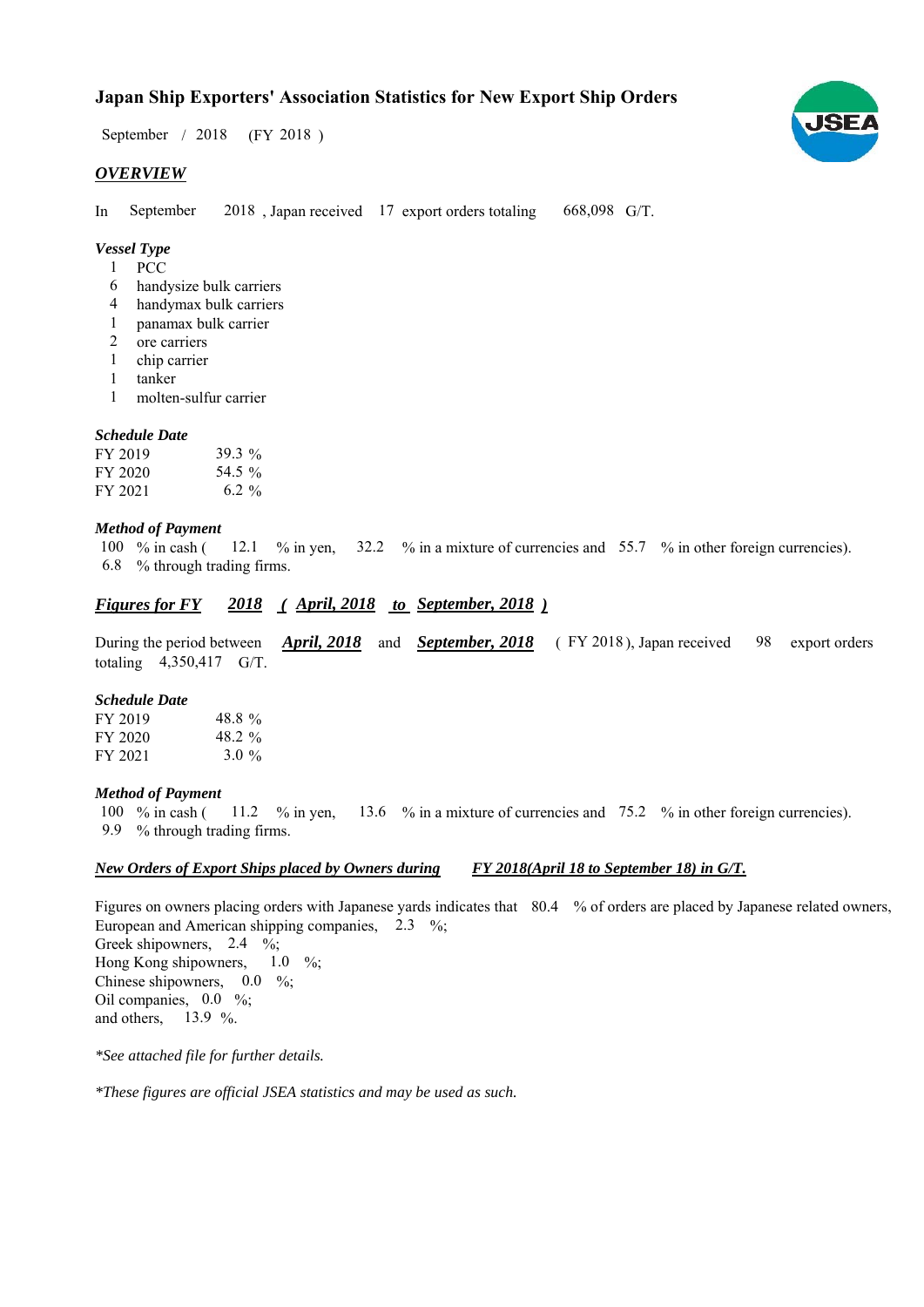#### New Export Orders Placed in September 2018 (FY 2018) Based on Fiscal Year

Total 210 9,957,233 24 1,033,700 18 536,000 18 583,920 21 1,528,699 17 668,098 98 4,350,417 154 7,216,081

FY 2017/FY2016 (%) \* 207.8 88.0 53.1 58.9 200.2 88.0 92.6 \*\* 102.2 In CGT | | 4,343,301|| | 451,124| | 299,153| | 299,396| | 590,931**| | 308,943| |** 1,945,547|| | 3,163,512

No. G/T No. G/T No. G/T No. G/T No. G/T No. G/T No. G/T No. G/T General Cargos ( 10 1,229,399 1 5,700 2 13,400 0 0 4 477,500 1 76,500 8 573,100 11 1,020,500 Bulk Carriers 183 7,231,284 20 802,800 11 454,800 14 458,700 12 542,300 14 587,000 71 2,845,600 122 4,946,364 Tankers | 17 | 1,496,550 || 3 | 225,200 | 5 | 67,800 | 4 | 125,220 | 5 | 508,899 | 2 | 4,598 | 19 | 931,717 || 21 | 1,249,217 Combined Carriers 0 0 0 0 0 0 0 0 0 0 0 0 0 0 0 0 Others | 0 | 0 || 0 || 0 || 0 || 0 || 0 || 0 || 0 || 0 || 0 | Apr 18 to May 18 June 2018 July 2018 Description Apr 17 to Mar 18 August 2018 September 2018 Apr 18 to Sep 18 Jan 18 to Sep 18

*Figures for shipbuilding orders of 500 G/T and over for export as steel vessels placed with JSEA members are covered.*

\*FY 2017/FY2016

\*\*Calendar Year 2018

JSEA (October 2018)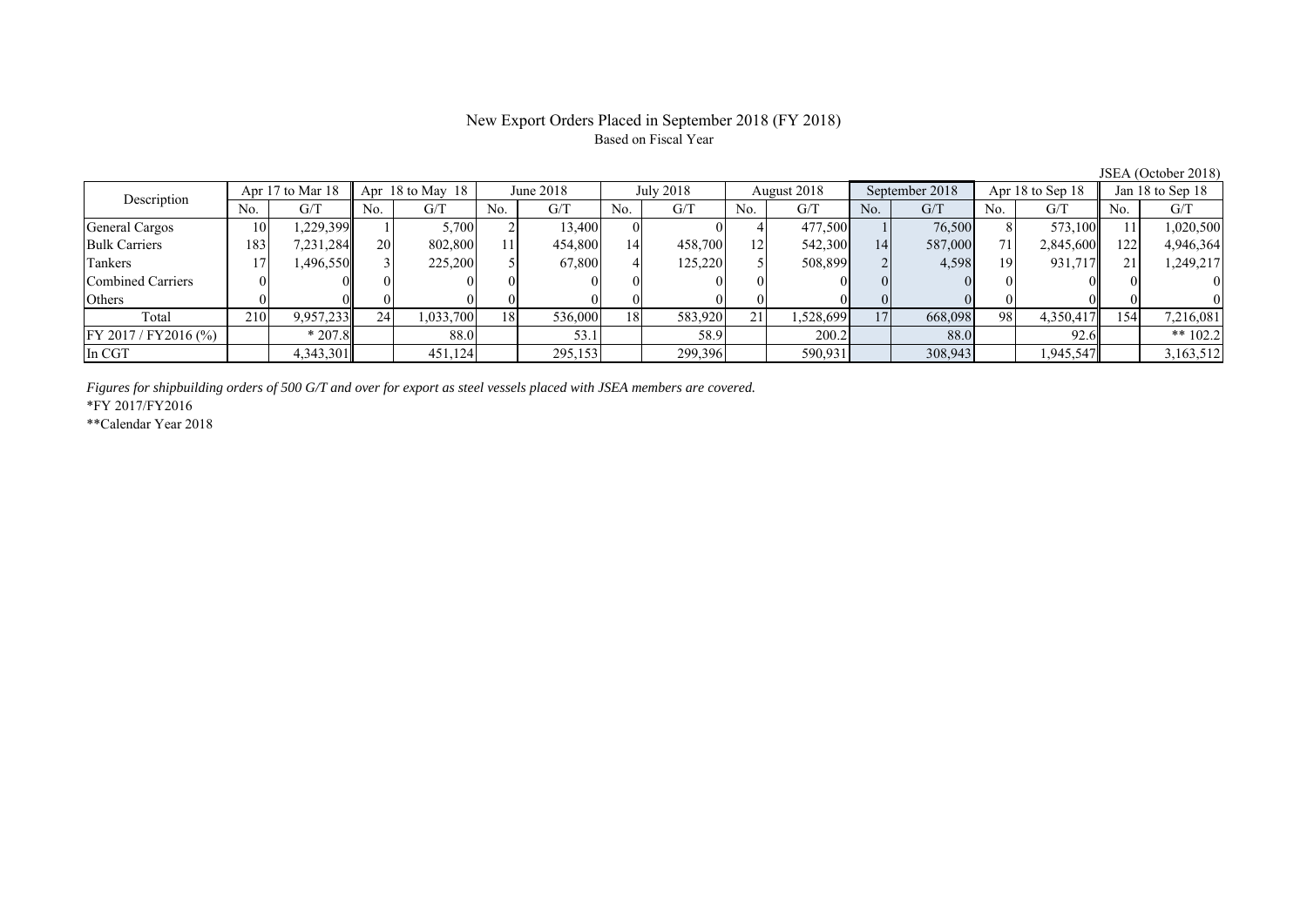# Export Ships Delivered in September 2018 (FY 2018) Based on Fiscal Year

| Apr 17 to Mar 18<br>Description |     |            | Apr $18$ to May $18$<br>June $2018$ |          | July 2018 |           | August 2018 |         | September 2018 |         | Apr 18 to Sep 18 |           | Jan 18 to Sep 18 |           |     |           |
|---------------------------------|-----|------------|-------------------------------------|----------|-----------|-----------|-------------|---------|----------------|---------|------------------|-----------|------------------|-----------|-----|-----------|
|                                 | No. | G/T        | No.                                 | G/T      | No.       | G/T       | No.         | G/T     | N <sub>0</sub> | G/T     | No.              | G/T       | No.              | G/T       | No. | G/T       |
| General Cargos                  | 20  | 2,005,260  |                                     | 95,042   |           | 217,612   |             | 70,497  |                | 44,737  |                  | 641,807   |                  | 1,069,695 |     | 1,658,112 |
| <b>Bulk Carriers</b>            | 142 | 5,285,025  | ົ<br>∠∠                             | 810,847  |           | 515,153   |             | 192,769 |                | 254,545 |                  | 281,766   | 54               | 2,055,080 | 90  | 3,477,276 |
| Tankers                         | 38  | 2,664,170  |                                     | 599,900  |           | 453,425   |             | 101,021 |                | 605,946 |                  | 128,684   | 29               | 1,888,976 | 43  | 2,837,939 |
| Combined Carriers               |     |            |                                     |          |           |           |             |         |                |         |                  |           |                  |           |     |           |
| Others                          |     | 125,572    |                                     |          |           |           |             |         |                |         |                  |           |                  |           |     |           |
| Total                           | 201 | 10,080,027 | 34                                  | .505,789 | 18        | 1,186,190 |             | 364.287 | 18             | 905,228 | 13 <sub>1</sub>  | 1,052,257 | 94               | 5,013,751 | 152 | 7,973,327 |
| $FY 2017 / FY 2016$ (%)         |     | $*92.7$    |                                     | 82.7     |           | 114.6     |             | 34.3    |                | 160.2   |                  | 121.9     |                  | 93.8      |     | ** $85.5$ |
| In CGT                          |     | 4,747,553  |                                     | 736,570  |           | 581,137   |             | 193,444 |                | 499,837 |                  | 443,483   |                  | 2,454,471 |     | 3,915,595 |

*Deliveries of new shipbuilding orders of 500 G/T and over for export as steel vessels placed with JSEA members are covered.*

\*FY 2017/FY2016

\*\*Calendar Year 2018

JSEA (October 2018)